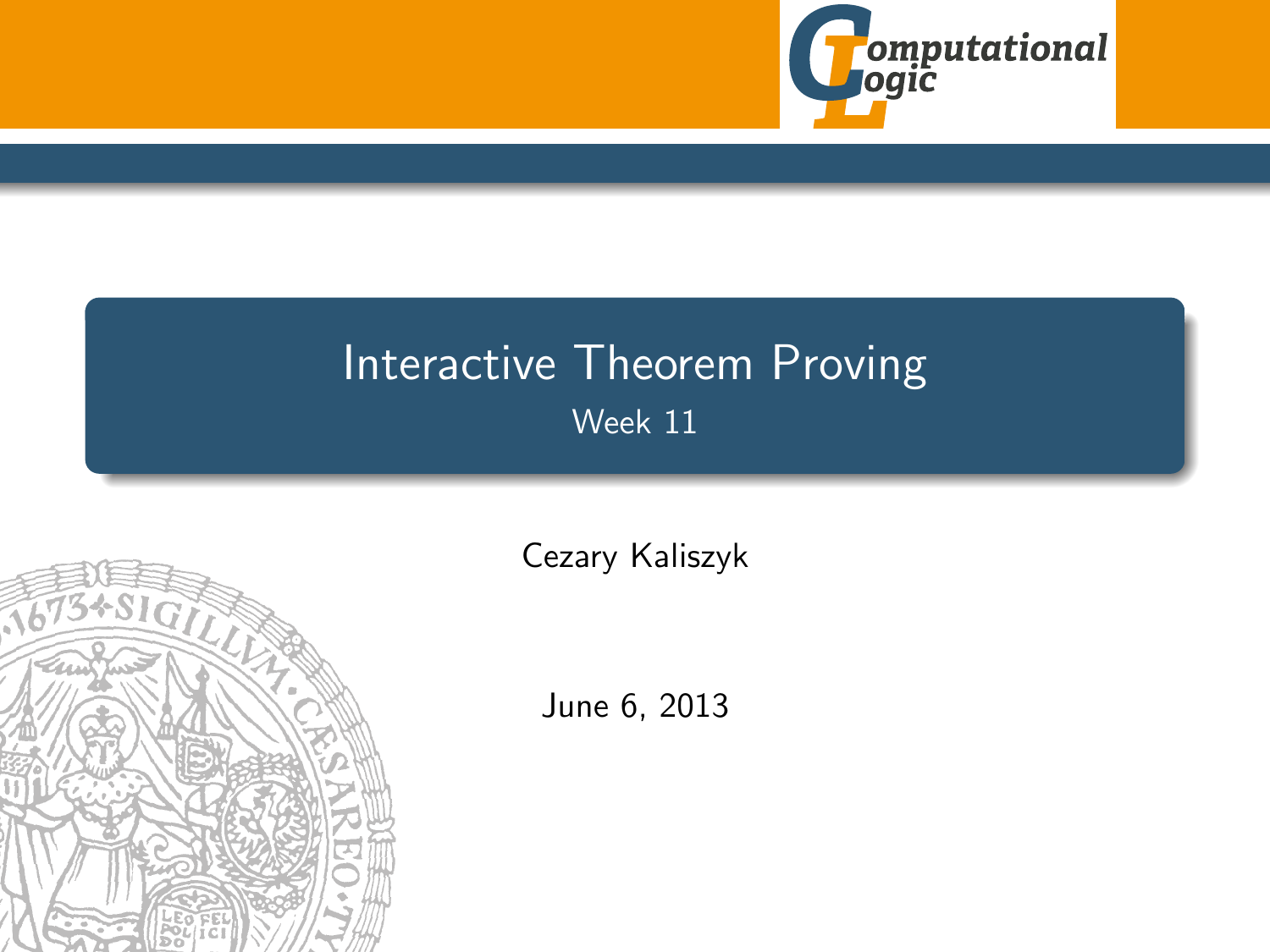## So far

Proof Assistants, HOL Light,  $\lambda_{\rightarrow}$ ,  $\lambda_P$ ,  $\lambda_2$ , Curry-Howard, Declarative Proof, Mizar, Proofs about Programs

## **Today**

- Logical Frameworks
- Isabelle
- Exam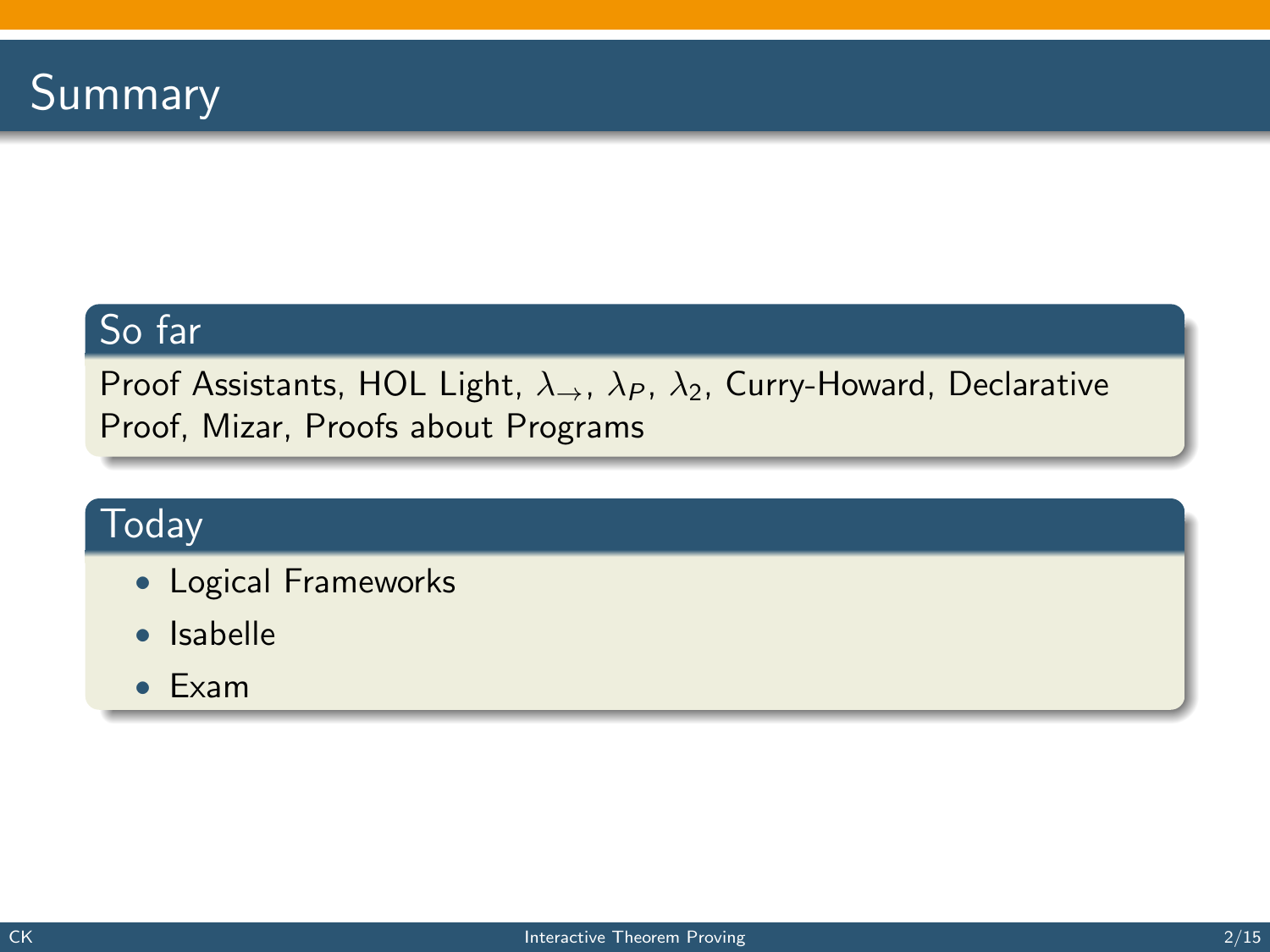# Logical Framework

## A program (proof assistant)

- To define a logic
- Signature and provability
	- Usually: Objects, Functions, Rules
		- Type, Term
		- Application, Abstraction
		- The rules
- Provability reduced to problems in the program

#### **History**

- Rapid prototyping of deductive systems
- Automath, Edinburgh LF, Isabelle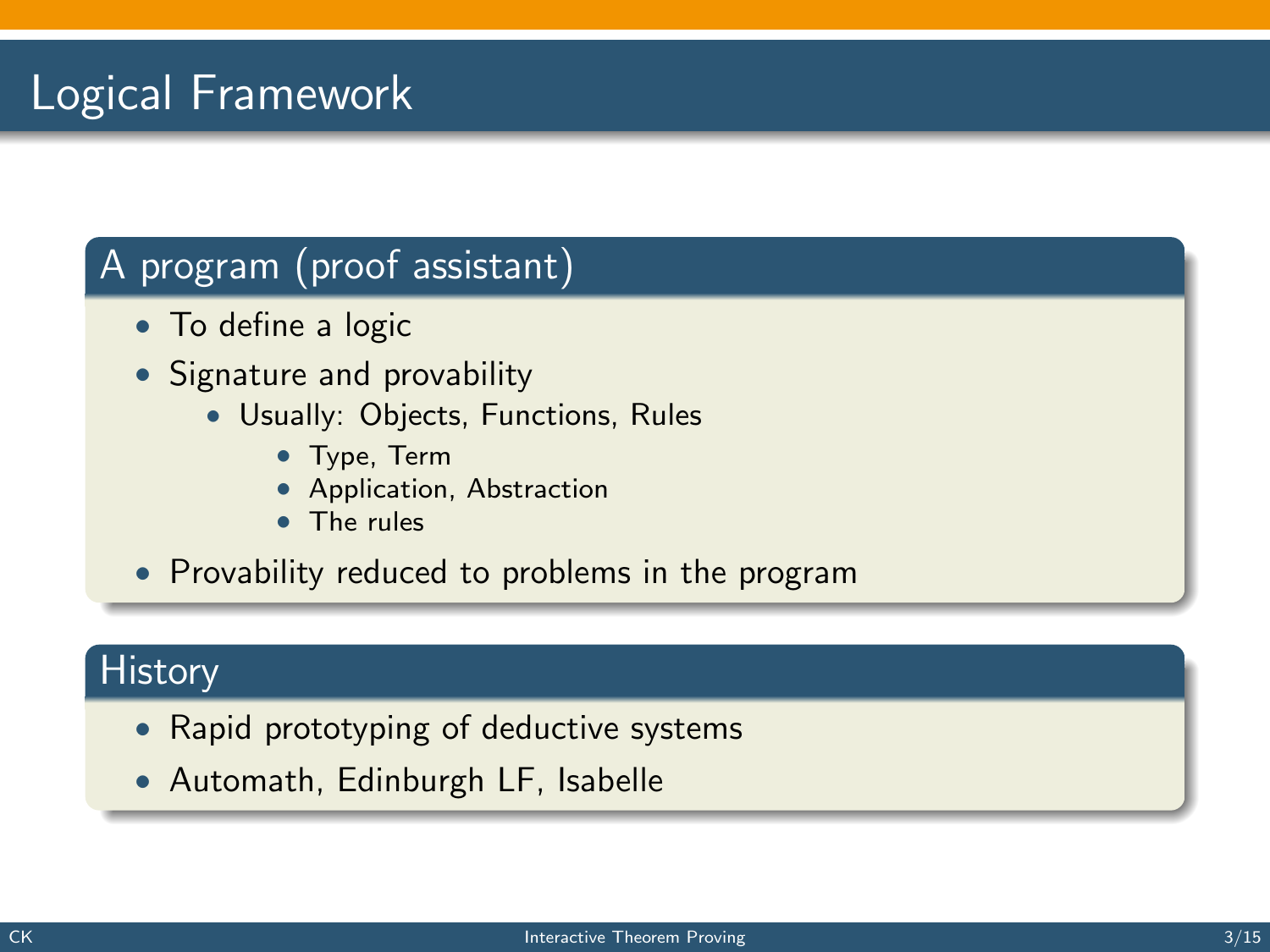## LF

- Meta-language:  $\lambda_{\Pi}$  (very close to  $\lambda_P$ )
	- First-order dependent types  $+$  Curry Howard gives
	- objects, types and families of types
	- Church-Rosser, Strongly normalizing but no type inference.
- Representing a logic: Judgements as types
- Recent implementation: Twelf

```
plus : nat \rightarrow nat \rightarrow nat \rightarrow type.
plus_zero : {M:nat} plus M z M.
plus_succ : {M:nat} {N:nat} {P:nat}
              plus M (s N) (s P)
           <- plus M N P.
```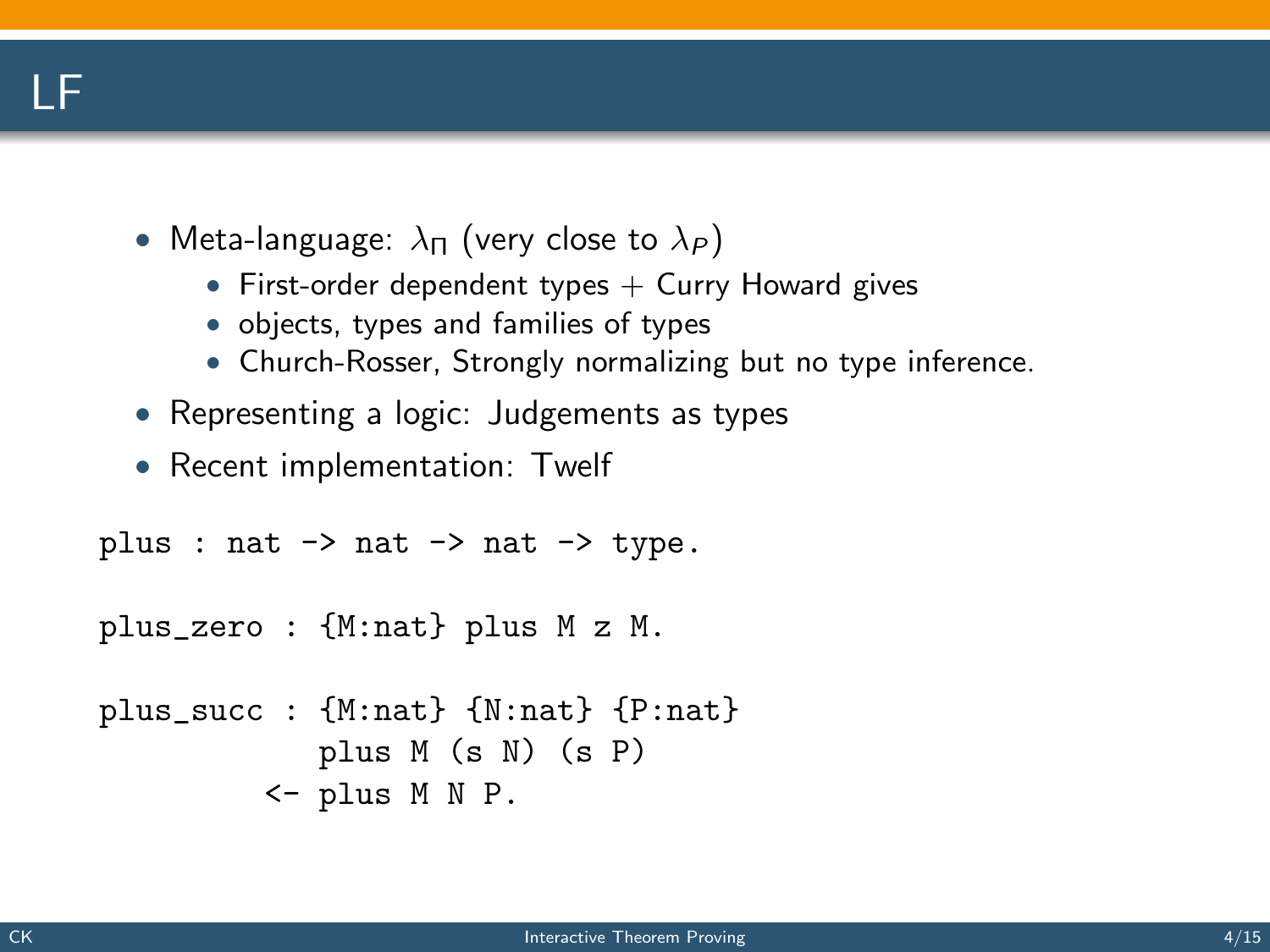## Isabelle

#### Kernel

- Implemented in SML
	- LCF style
	- Makes use of PolyML checkpointing, JIT, nat, ...
- Medium size
	- ( $\approx$  5-10 files)
	- Higher order unification
	- Is code generation part of it?
- Weak type theory
	- Meta-logic Pure
	- Polymorphic types and type classes
	- Explicit connectives: Implication, Equality, Universal quantifier
	- Implicit: Conjunction, Meta-Existence
- Generic theorem prover
	- Larry Paulson: "Isabelle: The Next 700 Theorem Provers"

Isabelle formalized provability, whereas LF formalized the proof objects!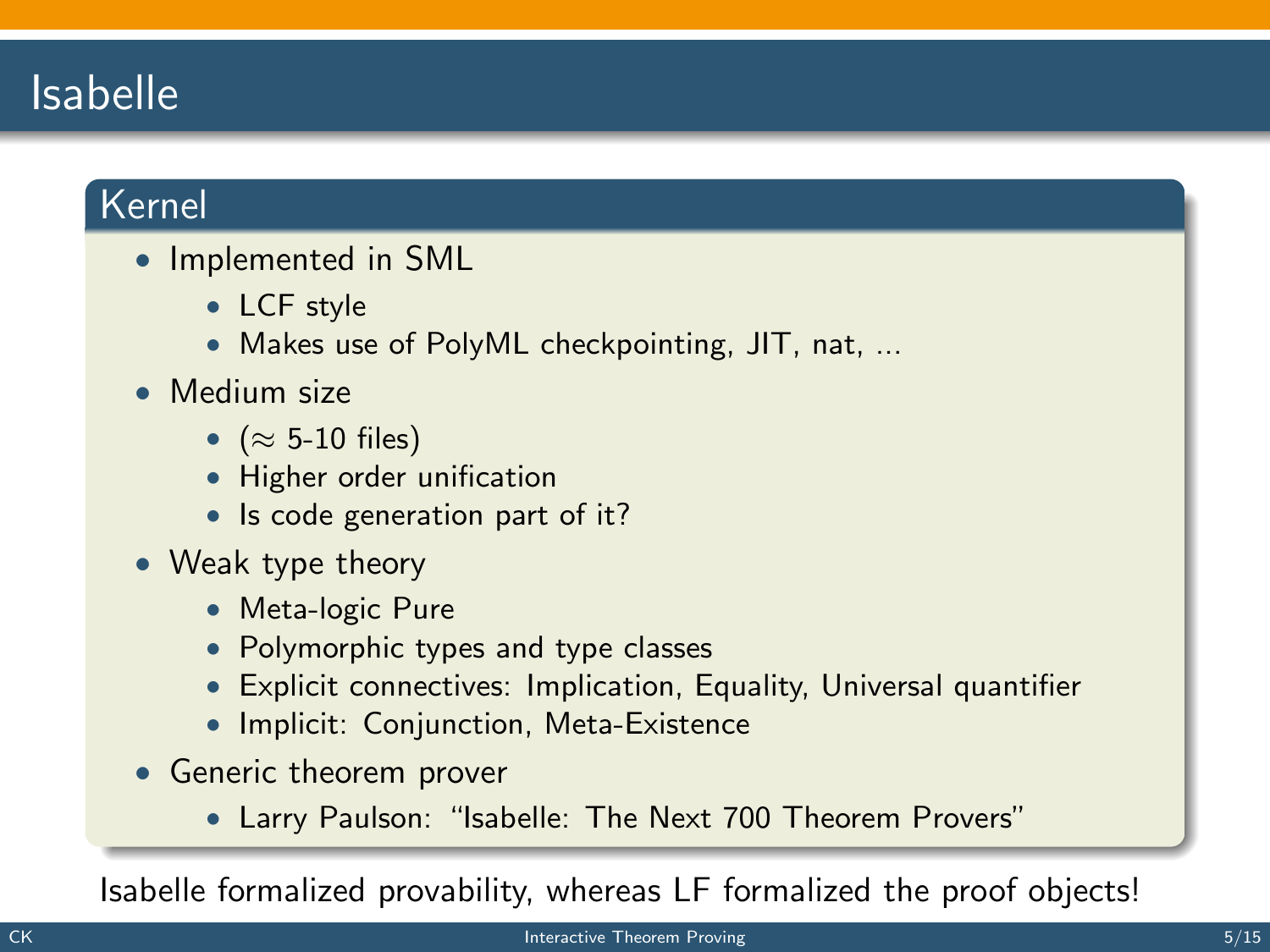# Object logics

- IFOL
	- FOL
		- ZF
		- LCF (original Edinburgh LCF logic and prover from 1972)
- CTT
	- First version by Martin-Löf in 1971 impredicative
	- After discovery of Girard's paradox later versions predicative
- HOL (minimally different from HOL Light)
- $TLA(+)$  (language for software/hardware specifications)
- ...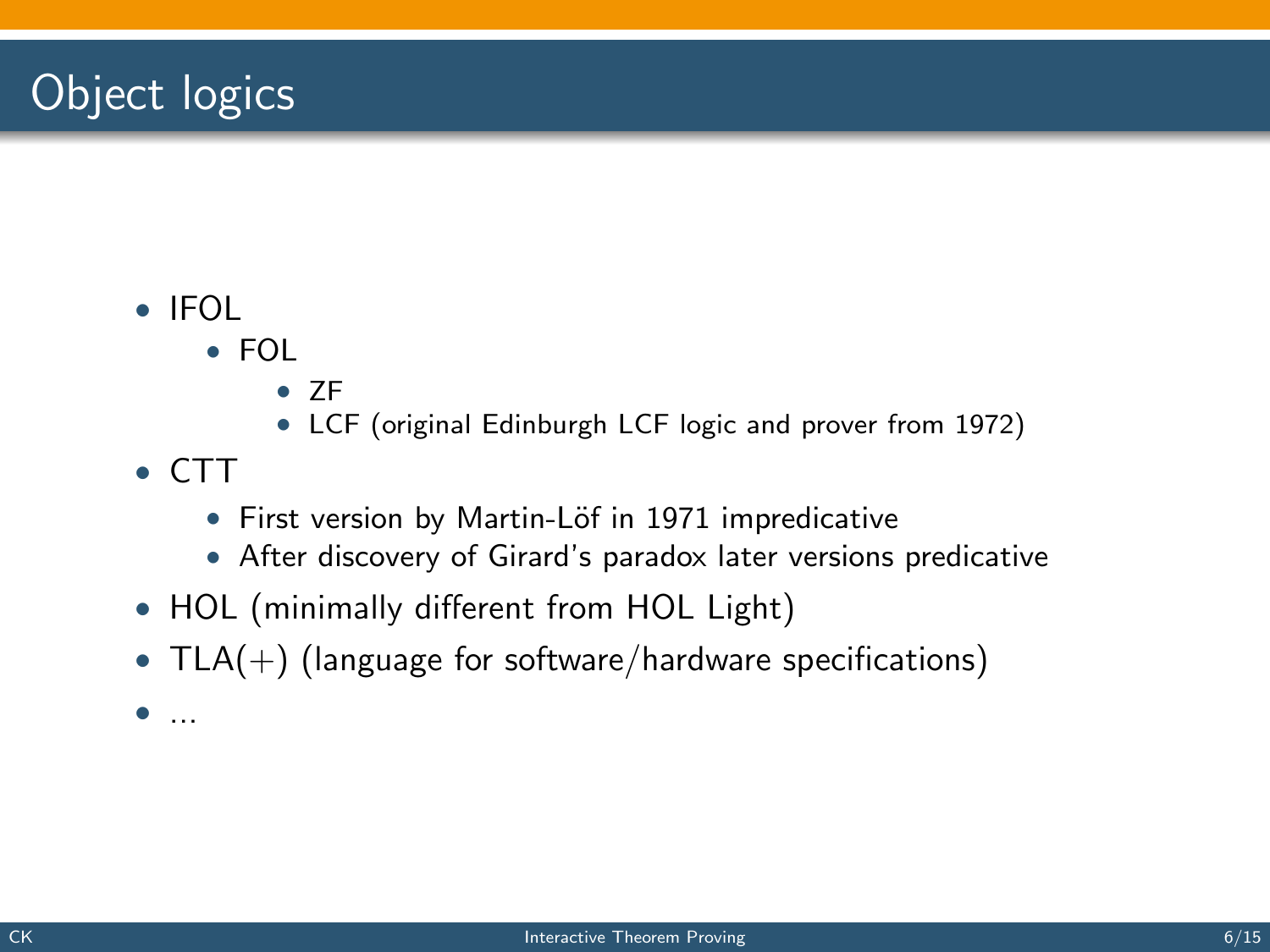typedecl o

```
axiomatization
 False :: o and
  conj :: "o \Rightarrow o \Rightarrow o" (infixr "\&" 35) and
  disj :: "o => o => o" (infixr "|" 30) and
  imp :: "o => o => o" (infixr "-->" 25)
where
  conjI: PP == > Q == > P&Q" and
  conjunct1: "P&Q ==> P" and
  conjunct2: "P&Q ==> Q" and
  disjI1: "P == > P|Q" and
  disjI2: "0 == P|0" and
  disjE: "P|Q ==> (P ==> R) ==> (Q ==> R) ==> R" and
  impl: "(P ==> Q) ==> P-->Q" andmp: "P-->Q ==> P ==> Q" and
```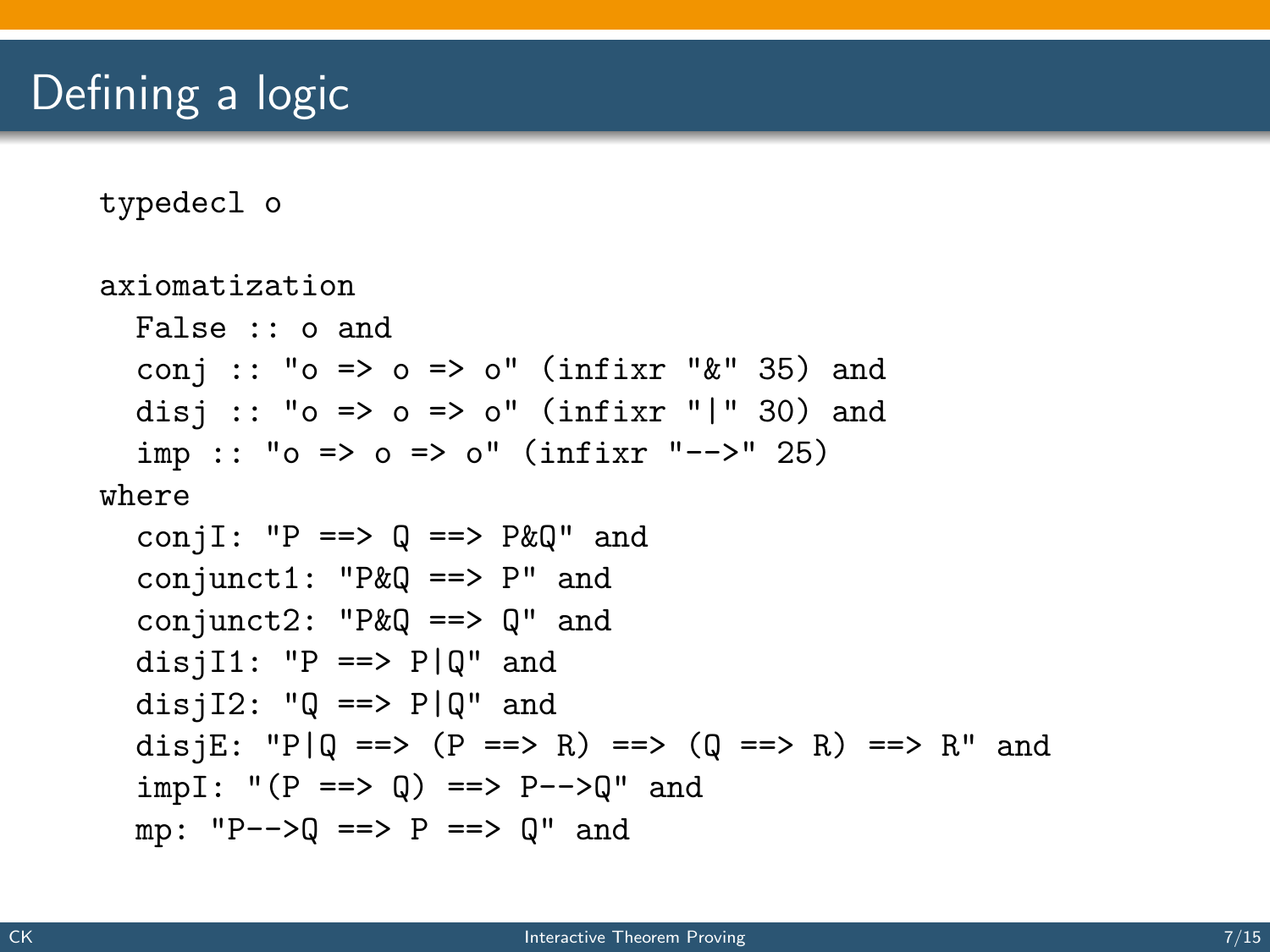Is the Isabelle representation of logic correct?

- Each axiom is sound with respect to the truth-table semantics
- Syntactic rule-by-rule translation
	- For each meta-proof there is a corresponding object proof

Completeness

- Object proofs are translated to meta-proofs
	- By induction on the size of the proof-object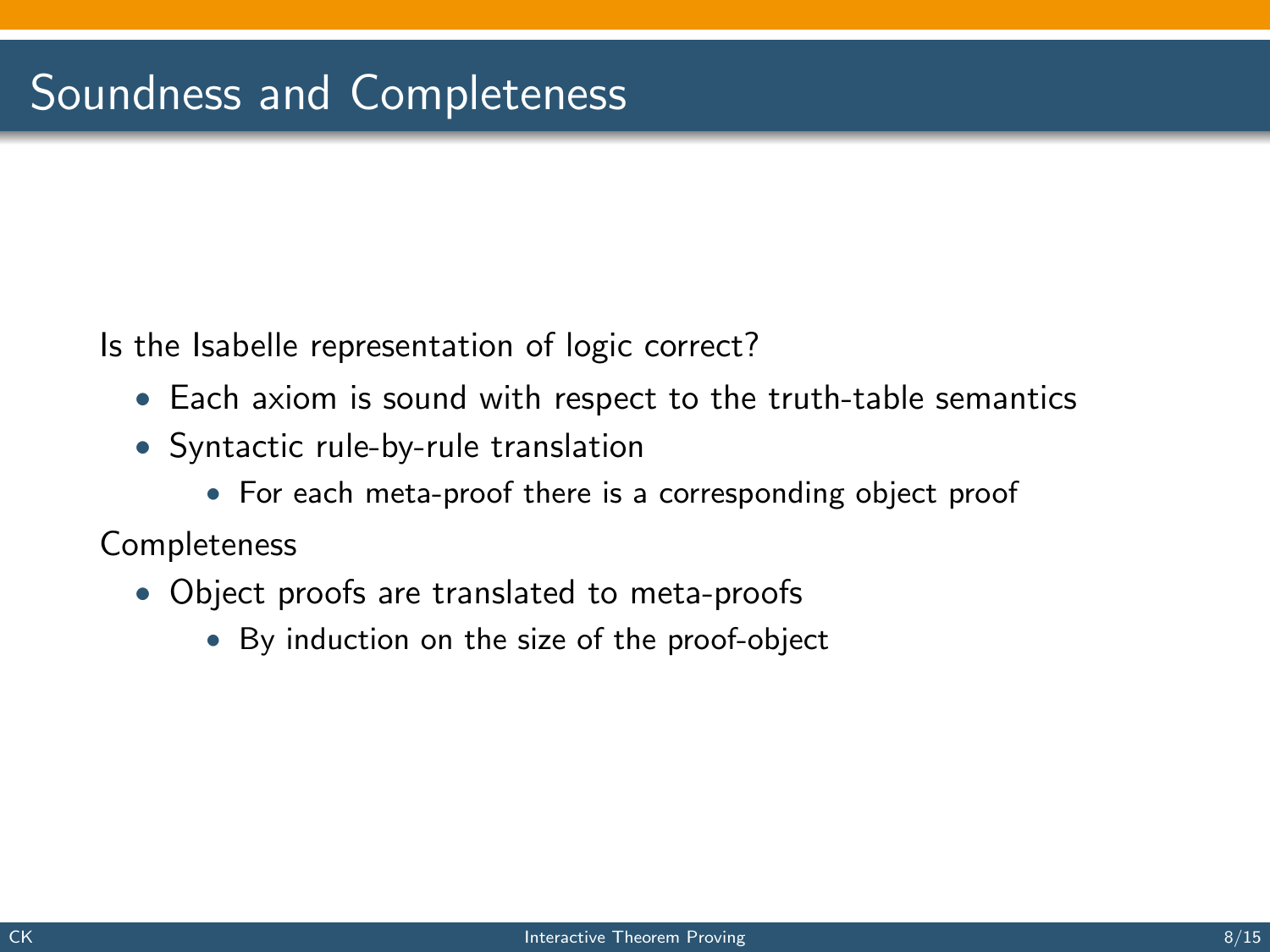## Intuitionistic logic with natural deduction Theory NJ

- First order logic (Prawitz, 1965)
- Combination of forward and backward reasoning

#### Rules

```
[ | P | ] =-> [ | Q | ] =-> [ | P \& Q | ][| P \& Q |] ==& > [| P |] [| P \& Q |] ==& > [ | Q |][ | P | ] = \Rightarrow [ | P | Q | ] [ | Q | ] = \Rightarrow [ | P | Q | ][ | P|Q | ] ==> ([ | P | ] ==> [ | R | ]) ==>(|[0|] ==>|[R|]) ==>|[R|](|P| = \Rightarrow |Q| |Q| = \Rightarrow |P = \Rightarrow |Q|[ | P-->Q | ] == > [ | P | ] == > [ | Q | ]Quantifiers
```
(!(y) [| P(y) |]) ==> [| ALL x.P(x) |] [| ALL x.P(x) |] ==> [| P(a) |] [| P(a) |] ==> [| EXISTS x.P(x) |] [| EXISTS x.P(x) |] ==> (!(y)[| P(y) |] ==> [| R |]) ==> [| R |]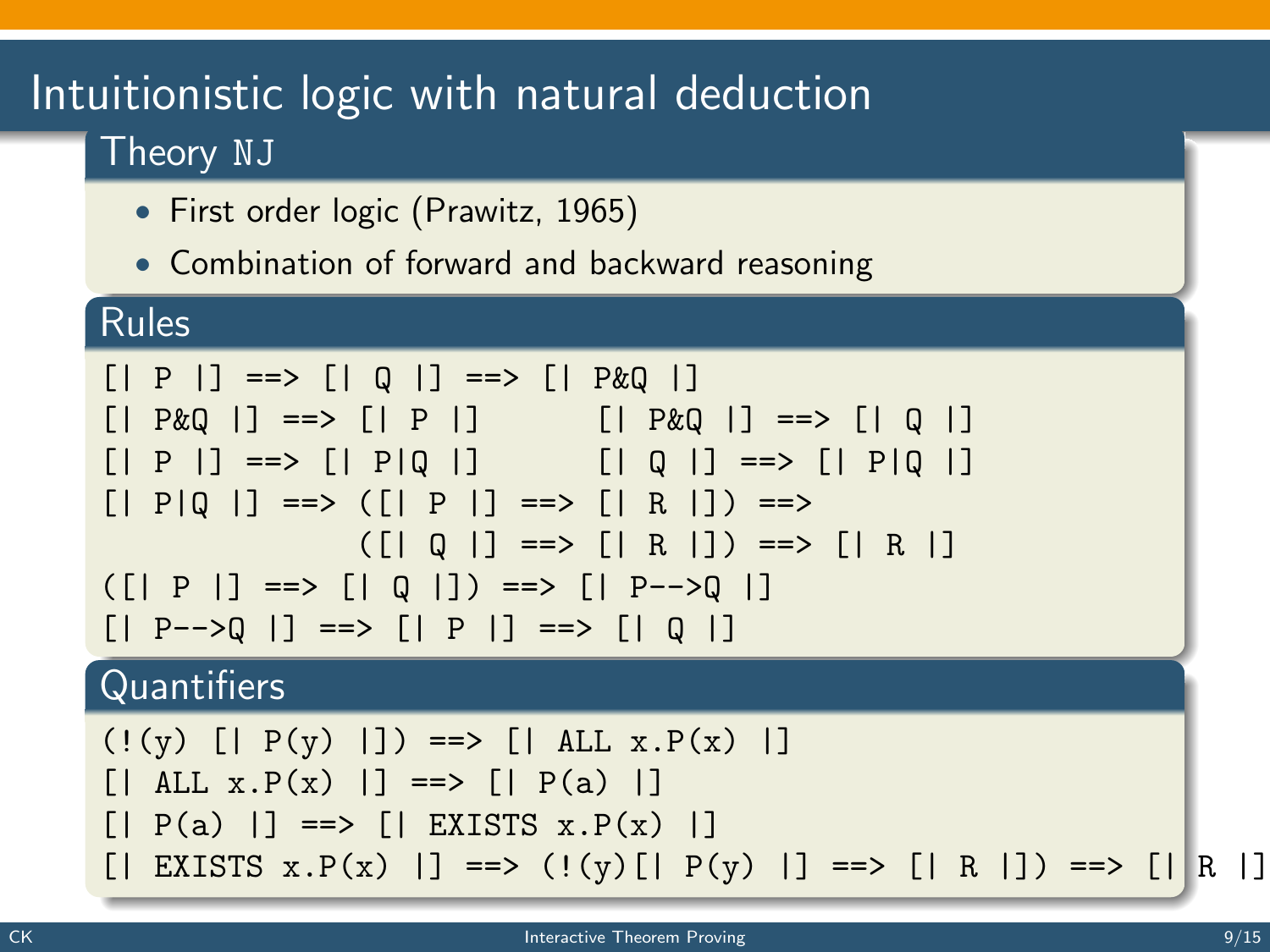## Constructive Type Theory

#### Theory CTT

- Extensional version of Martin-Löf Type Theory
- Normally: Typing judgements  $(a(...) \in A(...))$
- But also: being a family of types over  $A(B(x)$  type)

#### Rules

```
\n
$$
\begin{array}{ll}\n\text{[} \mid A \text{ type } | \text{]} & = > \text{[} \mid B \text{ type } | \text{]} \text{ } == > \text{[} \mid A + B \text{ type } | \text{]} \\
\text{[} \mid a: A \mid \text{]} & = > \text{[} \mid B \text{ type } | \text{]} \text{ } == > \text{[} \mid \text{inl}(a): A + B \mid \text{]} \\
\text{[} \mid p: A + B \mid \text{]} & = > \text{((x) [} \mid x: A \mid \text{]} == > \text{[} \mid c(x): C(\text{inl}(x)) \mid \text{]} \text{)} == > \\
& & (\text{!}(y) [ \mid y: B \mid \text{]} == > \text{[} \mid d(y): C(\text{inr}(y)) \mid \text{]} \text{)} == > \\
\text{[} \mid \text{when}(p, c, d): C(p) \mid \text{]} & & \text{[} \mid c(x): C(\text{inl}(x)) \mid \text{]} \text{)} == > \\
& & (\text{!}(y) [ \mid y: B \mid \text{]} == > \text{[} \mid d(y): C(\text{inr}(y)) \mid \text{]} \text{)} == > \\
& & \text{[} \mid \text{when}(\text{inl}(a), c, d) = c(a): C(\text{inl}(a)) \mid \text{]} \end{array}
$$

```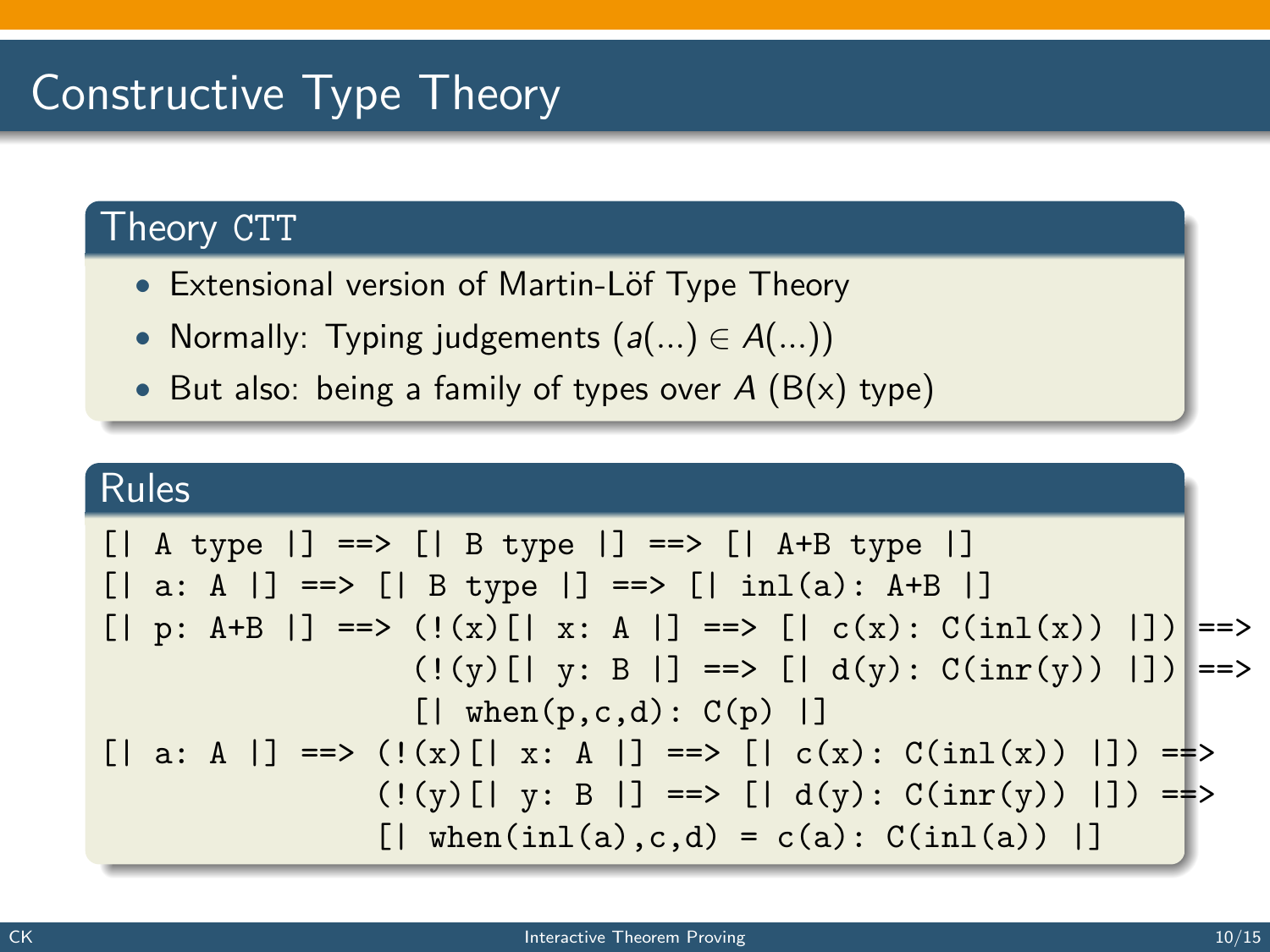# Intuitionistic and Classical FOL

#### Theories IFOL and FOL

• Sequent calculus with sequent variables

#### Sequents, Thinning, Cut

|  | $[$   \$H, P, \$G  - \$E, P, \$F  ]                                   |
|--|-----------------------------------------------------------------------|
|  | $[$   \$H  - \$E, \$F  ] ==> $[$   \$H  - \$E, P, \$F  ]              |
|  | $[   $H   - $E, P   ] = > [   $H, P   - $E   ] = > [   $H   - $E   ]$ |

#### Conjunction and Negation

|  | $[   $H   - $E, P, $F   ] == > [   $H   - $E, Q, $F   ] == >$  |  |  |  |                               |  |  |  |
|--|----------------------------------------------------------------|--|--|--|-------------------------------|--|--|--|
|  |                                                                |  |  |  | $[$   \$H  - \$E, P&Q, \$F  ] |  |  |  |
|  | $[   $H, P, Q, $G   - $E   ] == > [   $H, P\&Q, $G   - $E   ]$ |  |  |  |                               |  |  |  |
|  | $[   $H, P   - $E, $F   ] == > [   $H   - $E, "P, $F   ]$      |  |  |  |                               |  |  |  |
|  | $[   $H, $G   - $E, P   ] == > [   $H, "P, $G   - $E   ]$      |  |  |  |                               |  |  |  |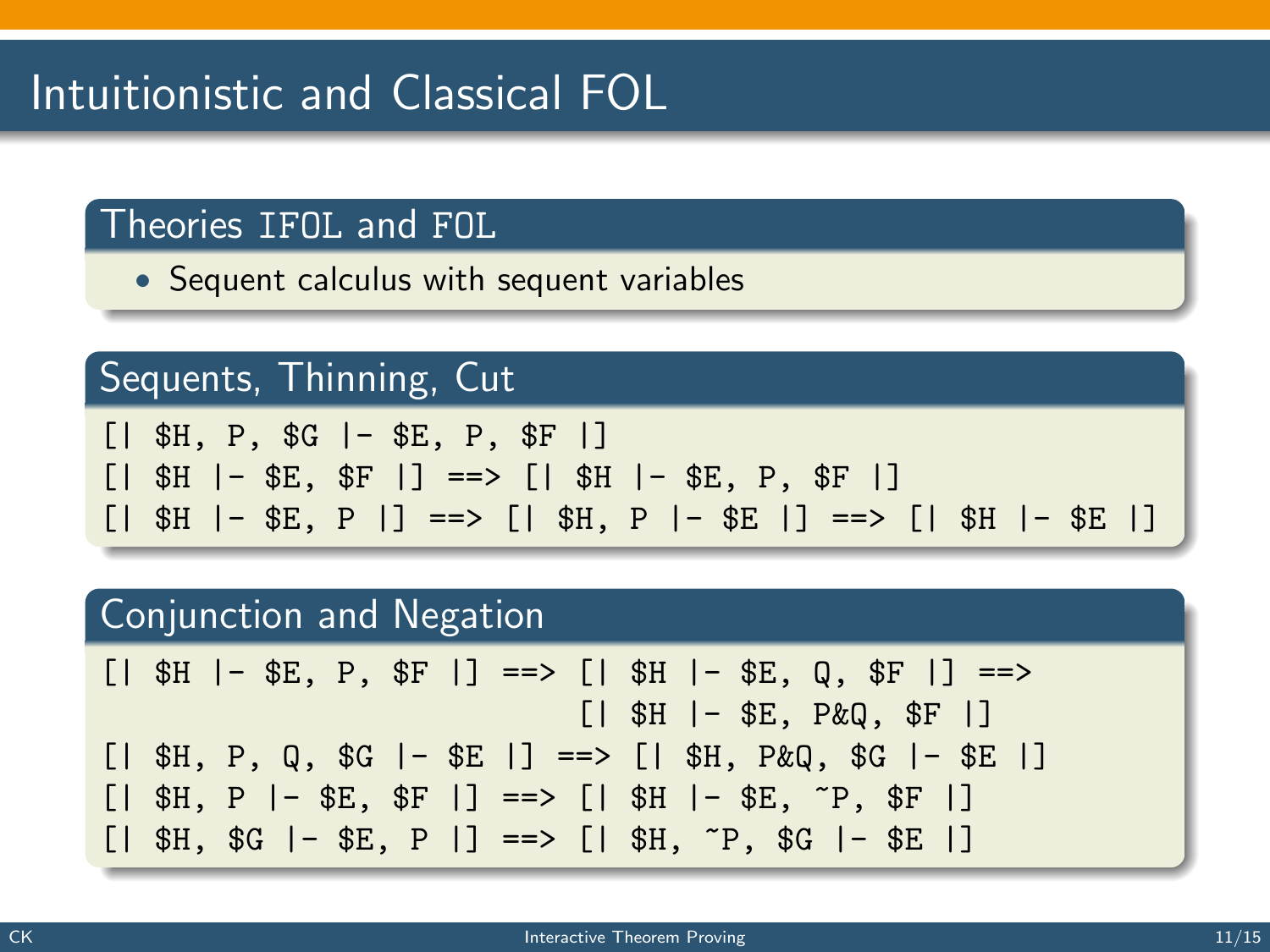## Zermelo-Fraenkel set theory

#### Theory ZF

- Based over FOL
	- Axioms of ZF are complex
- Extensionality is defined using subsets
- Power-set axiom states that  $A \in Pow(B) \iff A \subseteq B$
- Limited comprehention using Collect
- Replacement axiom separate Replace
- Isabelle formalizes schemes using function variables

```
Collect(A, P) == a:A \& P(a)Replace(f, B) == EXISTS a. a:B & c=f(a)
```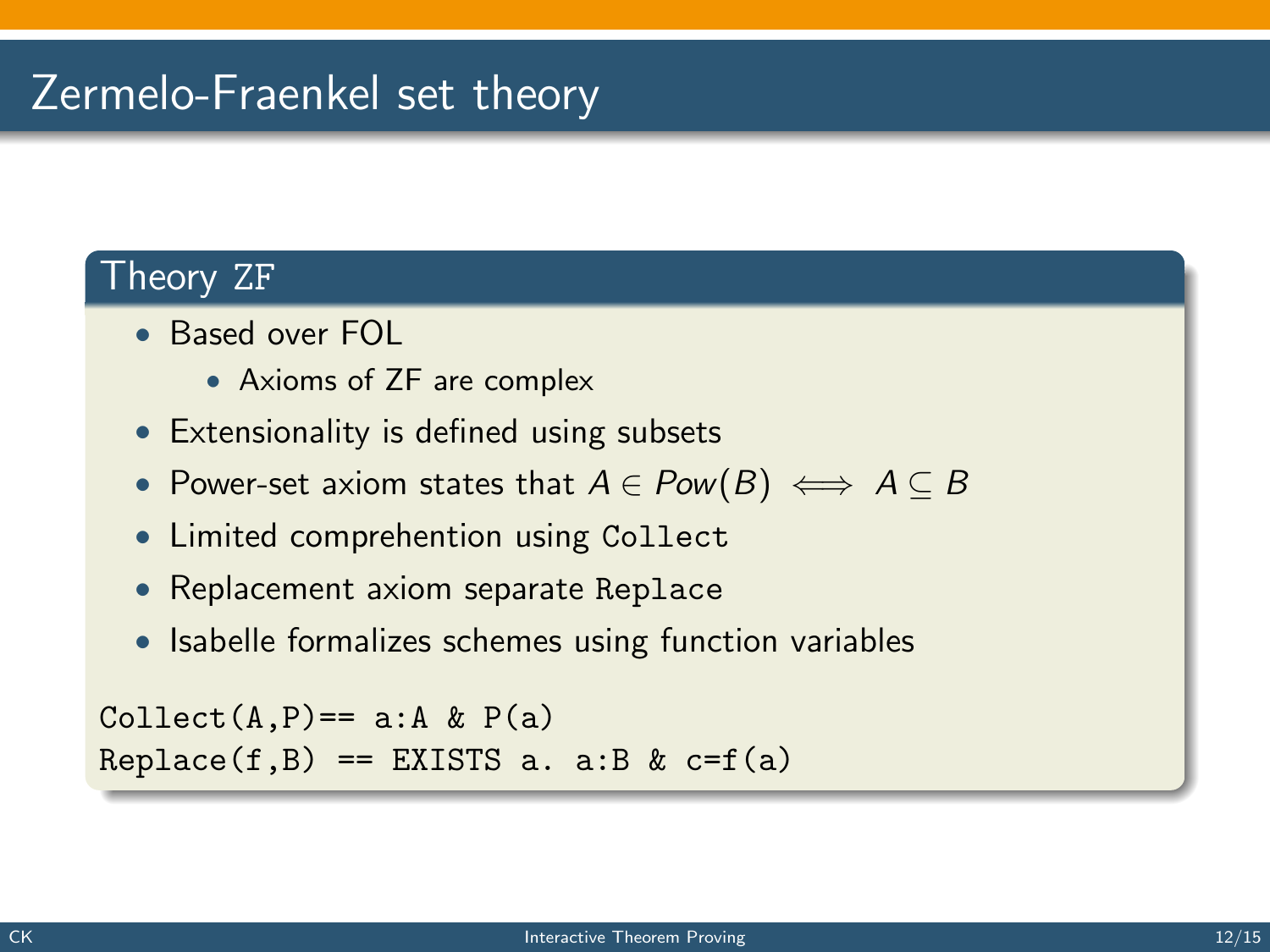

# Looking at the theory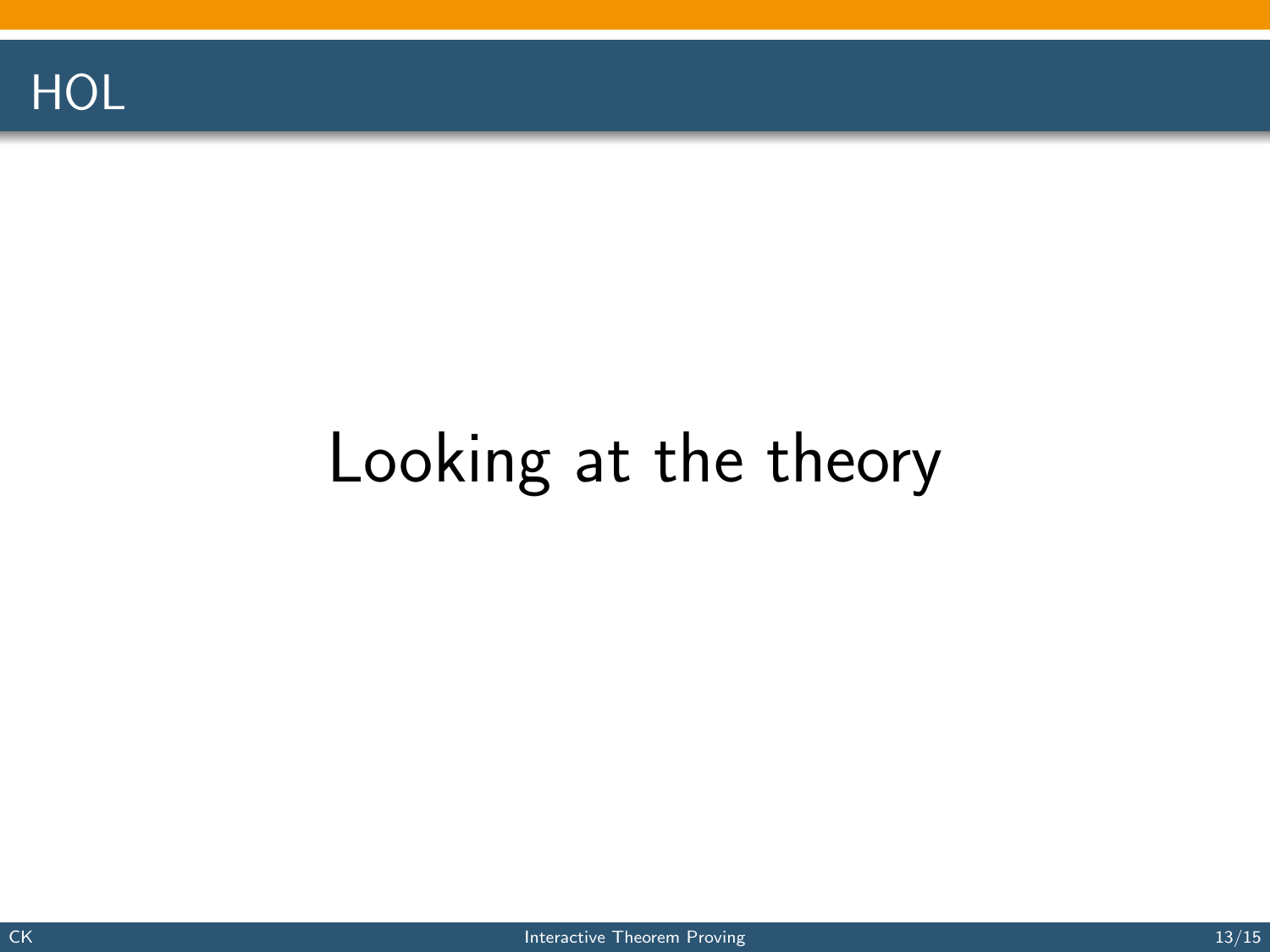# Why Isabelle

## $HOL + Other Logics$

ZF, CTT, TLA+

#### **Efficiency**

Object-Logic, but PolyML+JIT, Checkpointing, Limited proof objects

#### Code Generation

Number of supported languages, JIT, External compilation

#### HOL: Big Library  $+$  AFP

Math, Protocols, Algorithms, Programs

#### Isar

Declarative proof, Tactics, Access to ML